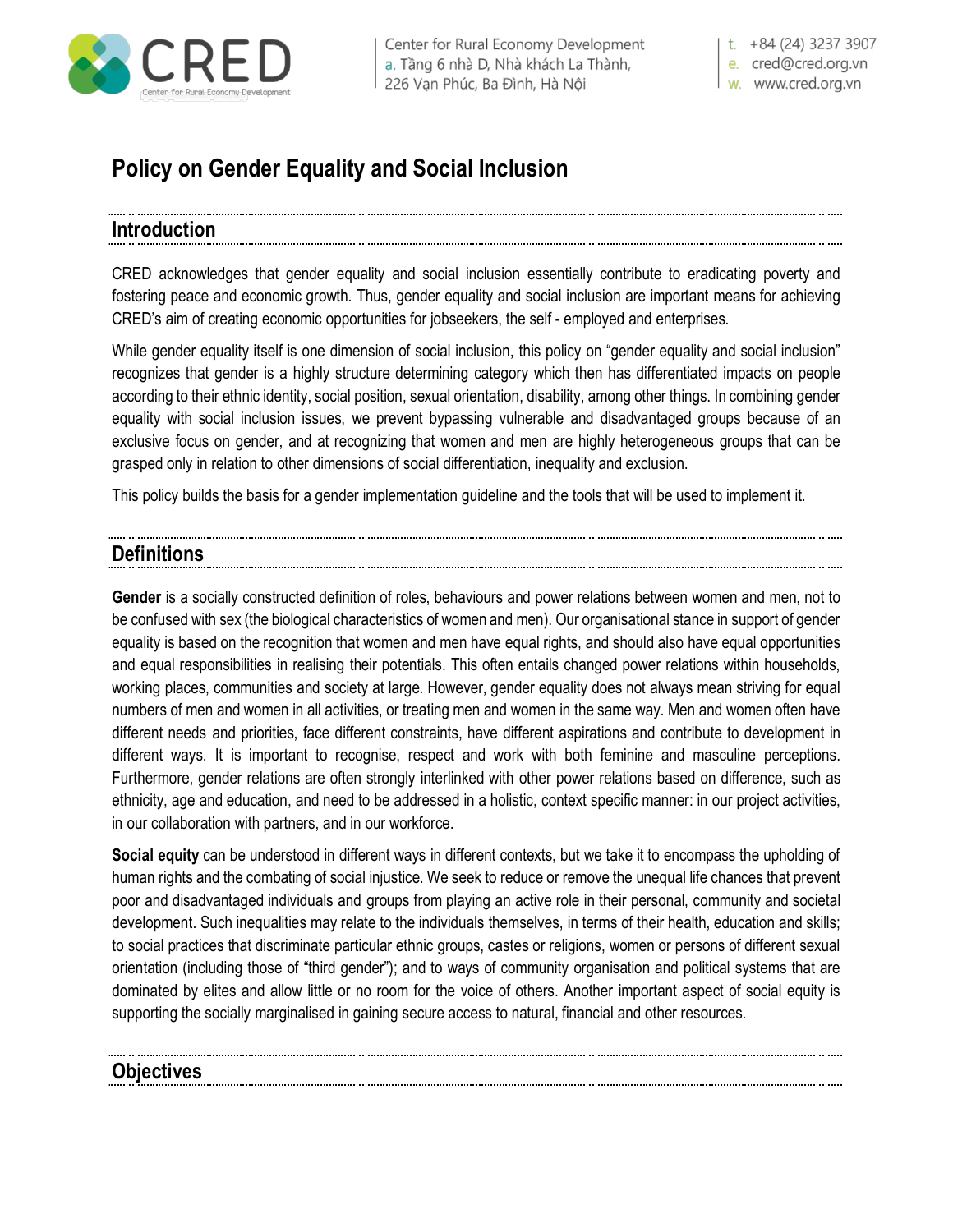CRED's aim of promoting gender equality and social inclusion is to achieve:

- Equal access to resources (economic, social, cultural), assets (skills), economic opportunities, and political/public representation.
- Equal agency regarding decision making power over income, time, workload, and leadership.
- Equal rights to ownership, mobility, income, and political participation.
- Positive impact on gender norms, roles, institutions, social recognition, reduction of violence and wellbeing.

Achieving these aims in our understanding depends on:

- Market driven and occupational skills;
- Access to assets, services and resources including social networks;
- Ability to make and act on decisions;
- Control over resources, profits and time (including the distribution of house chores and care work);
- Gender norms and roles that are based on equality, including social recognition;
- Public and private institutions that aim at gender equality;
- Market system with growth opportunities;
- Laws and regulations that recognize equal rights of women and men, as well as access to legal services, advice on work issues, harassments and rights.

## **Principles**

CRED integrates the gender issues as part of the organization, in gender mainstreamed projects and gender specific projects. Social inclusion is being mainstreamed in the organization and all of its projects. In all these areas, CRED relies on the following principles:

- **We strive to include the marginalized and excluded:** We inform ourselves about locally and wider power dynamics, seeking to ensure that who have the least spaces to develop their own developments initiatives benefit the most from our interventions.
- **We are sensitive to local culture whilst respecting human rights:** In raising awareness about socially embedded cultural practices and norms that are gender biased or otherwise discriminatory in natural, we seek to understanding the rationale behind them and to find nondiscriminatory responses that uphold human right.
- **We intervene in a focused manner:** In working with women and other poor and disadvantaged individuals or groups, we aim to support them to build their human capital, promote their economic empowerment and increase their voice (agency or social and political empowerment).
- **We acknowledge the needs and opinions of men and women:** We are aware that changes in gender relations require a changed perception of social norms and expectations amongst both men and women. Furthermore, we acknowledge the fact that men's and women's knowledge and opinions are often different and together provide a more comprehensive picture; we seek to build on this wherever possible.
- **Our partnerships are based on shared values:** We are selective in our choice of cooperation partners government, private and NGO – endeavouring to work with those that share our values with regard to gender equality and social equity as set out here and in CRED organisational strategy, and to support them in building their capacities accordingly.
- **We seek to highlight gender equality and social equity in development policy debates:** We intervene in a targeted manner in policy discussions and campaigns supporting gender equality and social equity in the context of development cooperation.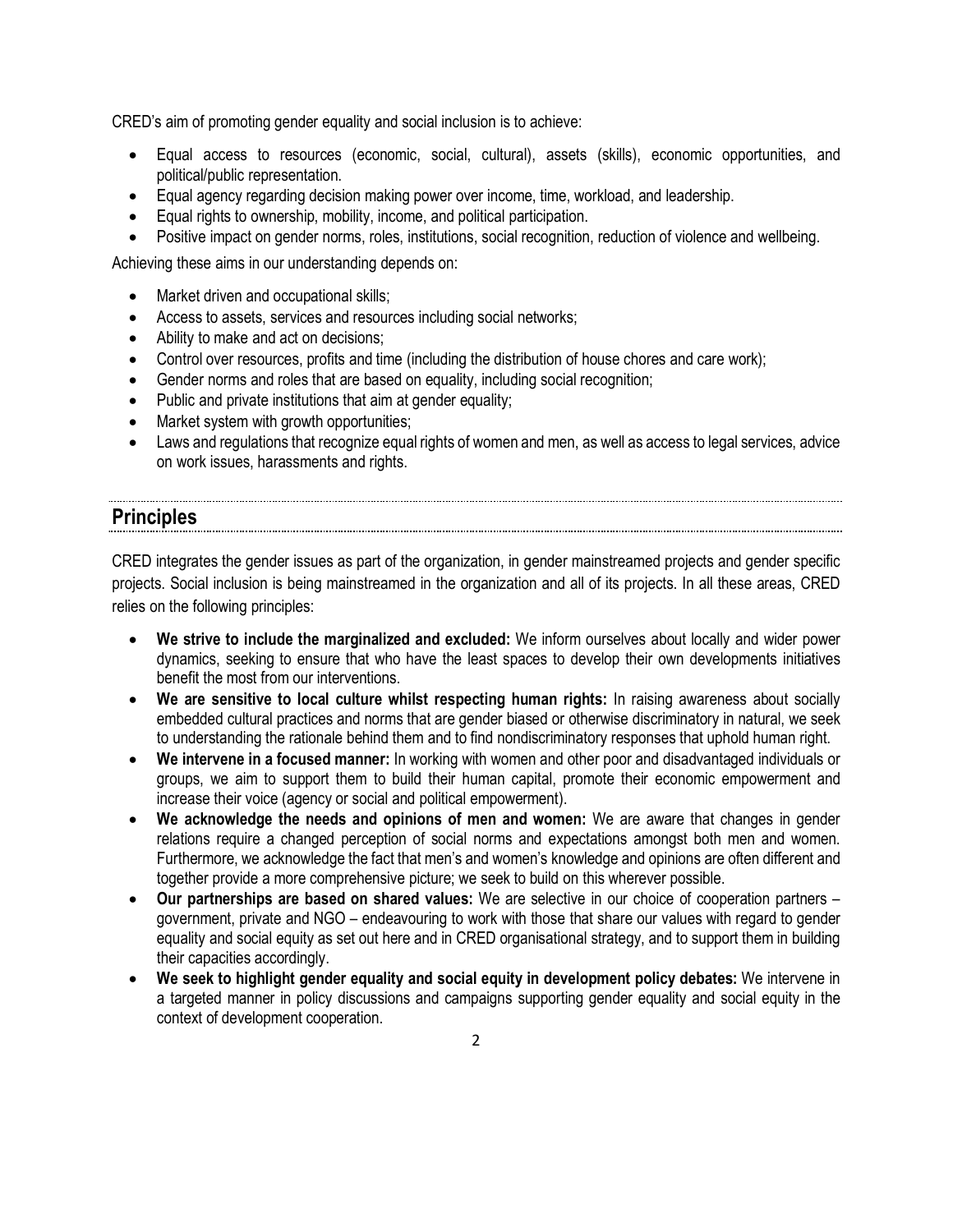- **We uphold gender equality and diversity in our internal organization:** Our human resource policy supports gender equality and workforce diversity, and we aim for as gender balanced a workforce as possible, especially in middle and senior management as well as in our Board of Directors.
- **In monitoring and evaluating our efforts, we seek to learn and improve:** Through our planning, monitoring and evaluation procedures we seek to continuously learn from experience and improve our performance in promoting gender equality and social equity also sharing with and learning from others working in the same field.

### **Implications**

CRED commits to the following 7 point agenda to ensure gender equality and social inclusion within the organisation and in its projects:

#### **1. Gender equal and diversity driven internal policies and practices**

CRED ensures that its internal policies and practices are gender equal and inclusive. In particular, this includes human respurce, security, communication policies and practices and budgeting. We therefore:

- Expect from all our staff to uphold the policy on gender equality and social inclusion and consider this in recruitment and promotion.
- Train staff at CRED and all project teams in being sensitised for gender issues and diversity.
- Aim at achieving workforce diversity, a gender balanced middle and senior management team (40% women or men) and seek to reduce gender inequalities in hiring and payment.
- Seek for a balance between work and family life for our employees.
- Invest in capacity building of gender focal points and gender advisors.
- Regularly report on gender and diversity issues within the organisation. Thematic advisors together with communities of practice lead the institutional process of defining, collecting and analysing gender related internal data.

Promote that project and communication materials are prepared in a gender equal way.

#### **2. Gender and context analysis in projects**

Local norms, inequalities and power dynamics need to be kept in mind when designing projects. This means that norms, barriers and obstacles as well as the intersection of different types of discrimination, disadvantage, and opportunities need to be firmly understood at the outset of a project (e.g. intersectionality between gender, ethnicity, religion, poverty, etc.). Each project will include resources for a thorough context analysis that explores gender and diversity and recognise the heterogeneous needs, interests and obstacles of women and men in the field of intervention. The analysis identifies vulnerable and excluded groups and delves into the reasons for their exclusion and vulnerability regarding access, agency and rights. Context analysis is being conducted and aligned with a systemic perspective, which means that opportunities, obstacles, access, agency, participation, norms, regulations and services are considered. A gender analysis is being conducted either separately, or as part of the baseline assessment and produces quantitative as well as qualitative data. Results of the gender analysis feed into the planning of interventions, result chains, the definition of indicators and monitoring and measurement instruments, and the selection of strategic partners.